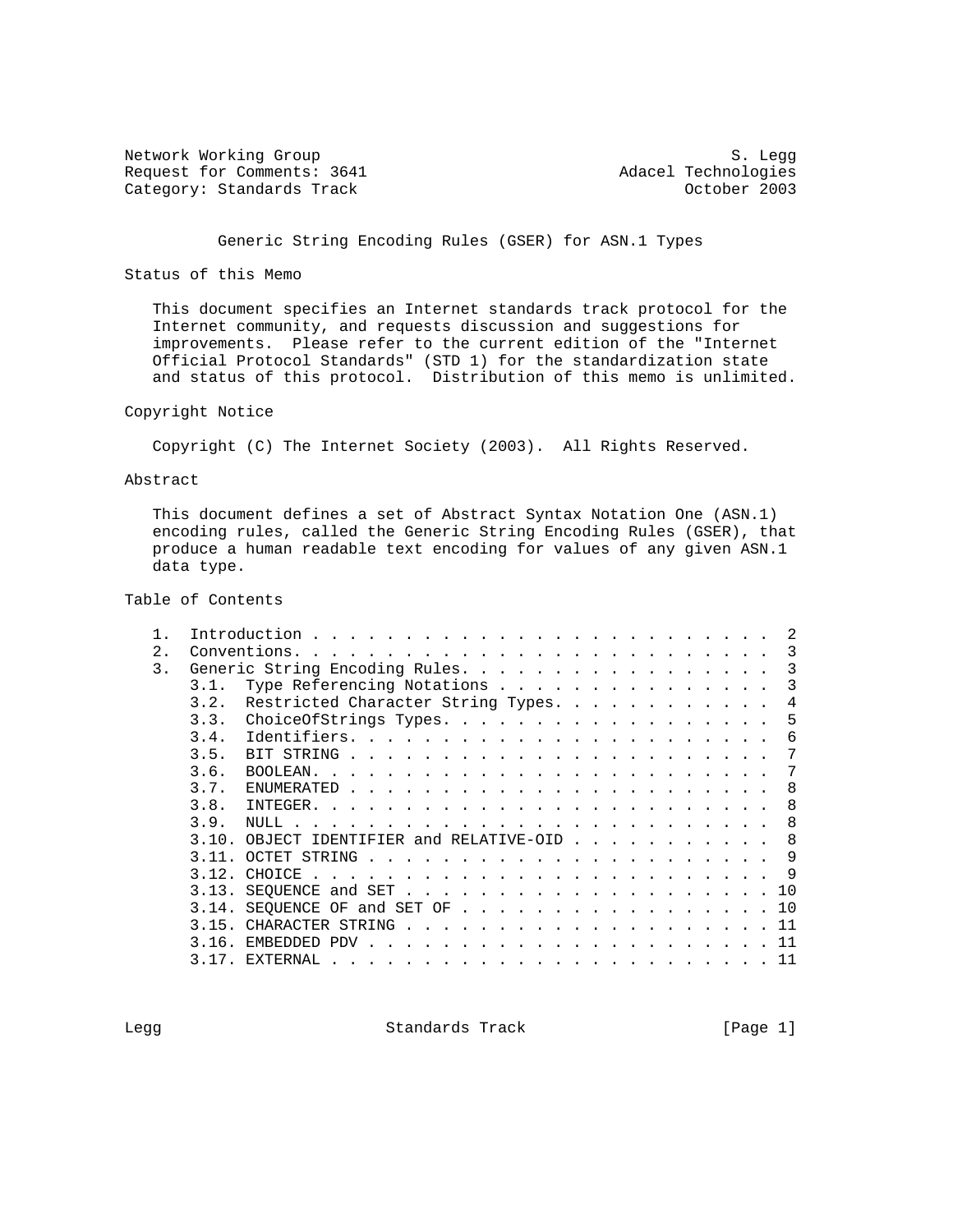|  | $3.20.$ Variant Encodings. 12      |
|--|------------------------------------|
|  |                                    |
|  |                                    |
|  |                                    |
|  | 6.1. Normative References 13       |
|  | 6.2. Informative References 14     |
|  | 7. Intellectual Property Notice 15 |

### 1. Introduction

 This document defines a set of ASN.1 [8] encoding rules, called the Generic String Encoding Rules or GSER, that produce a human readable UTF-8 [6] character string encoding of ASN.1 values of any given arbitrary ASN.1 type.

 8. Author's Address . . . . . . . . . . . . . . . . . . . . . . . 15 9. Full Copyright Statement . . . . . . . . . . . . . . . . . . 16

 Note that "ASN.1 value" does not mean a Basic Encoding Rules (BER) [12] encoded value. The ASN.1 value is an abstract concept that is independent of any particular encoding. BER is just one possible encoding of an ASN.1 value.

 GSER is based on ASN.1 value notation [8], with changes to accommodate the notation's use as a transfer syntax, and to support well established ad-hoc string encodings for Lightweight Directory Access Protocol (LDAP) [14] directory data types.

 Though primarily intended for defining the LDAP-specific encoding of new LDAP attribute syntaxes and assertion syntaxes, these encoding rules could also be used in other domains where human readable renderings of ASN.1 values would be useful.

 Referencing GSER is sufficient to define a human readable text encoding for values of a specific ASN.1 type, however other specifications may wish to provide a customized Augmented Backus-Naur Form (ABNF) [3] description, independent of the ASN.1, as a convenience for the implementor (equivalent ABNF for the GSER encodings for ASN.1 types commonly occurring in LDAP syntaxes is provided in a separate document [15]). Such a specification SHOULD state that if there is a discrepancy between the customized ABNF and the GSER encoding defined by this document, that the GSER encoding takes precedence.

Legg Standards Track [Page 2]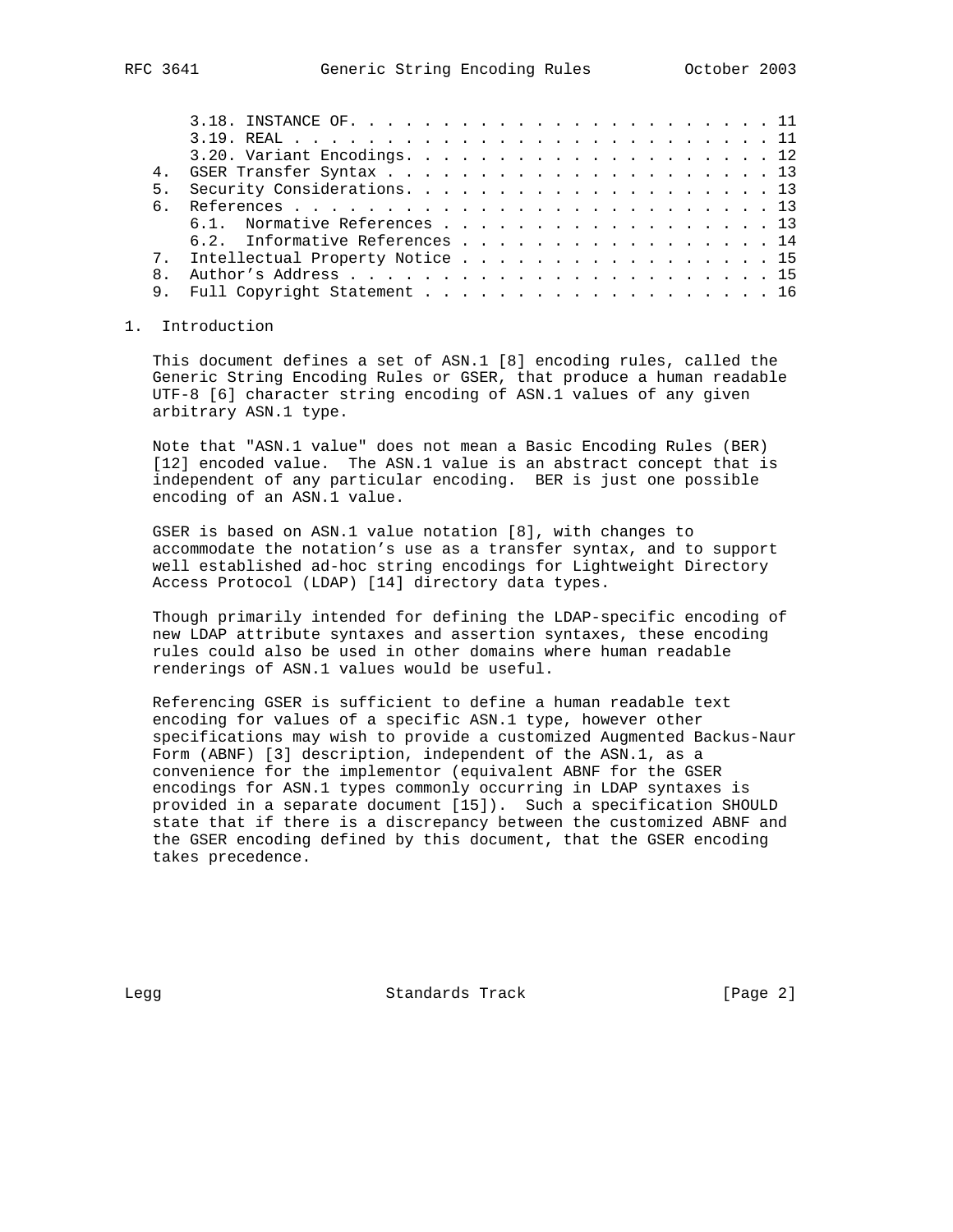2. Conventions

 Throughout this document, "type" shall be taken to mean an ASN.1 type, and "value" shall be taken to mean an ASN.1 value.

 The key words "MUST", "MUST NOT", "REQUIRED", "SHALL", "SHALL NOT", "SHOULD", "SHOULD NOT", "RECOMMENDED", "MAY", and "OPTIONAL" in this document are to be interpreted as described in BCP 14, RFC 2119 [1].

3. Generic String Encoding Rules

 The GSER encoding of a value of any ASN.1 type is described by the following ABNF [3]:

 Value = BitStringValue / BooleanValue / CharacterStringValue / ChoiceValue / EmbeddedPDVValue / EnumeratedValue / ExternalValue / GeneralizedTimeValue / IntegerValue / InstanceOfValue / NullValue / ObjectDescriptorValue / ObjectIdentifierValue / OctetStringValue / RealValue / RelativeOIDValue / SequenceOfValue / SequenceValue / SetOfValue / SetValue / StringValue / UTCTimeValue / VariantEncoding

 The ABNF for each of the above rules is given in the following sections.

3.1 Type Referencing Notations

 A value of a type with a defined type name is encoded according to the type definition on the right hand side of the type assignment for the type name.

Legg Standards Track [Page 3]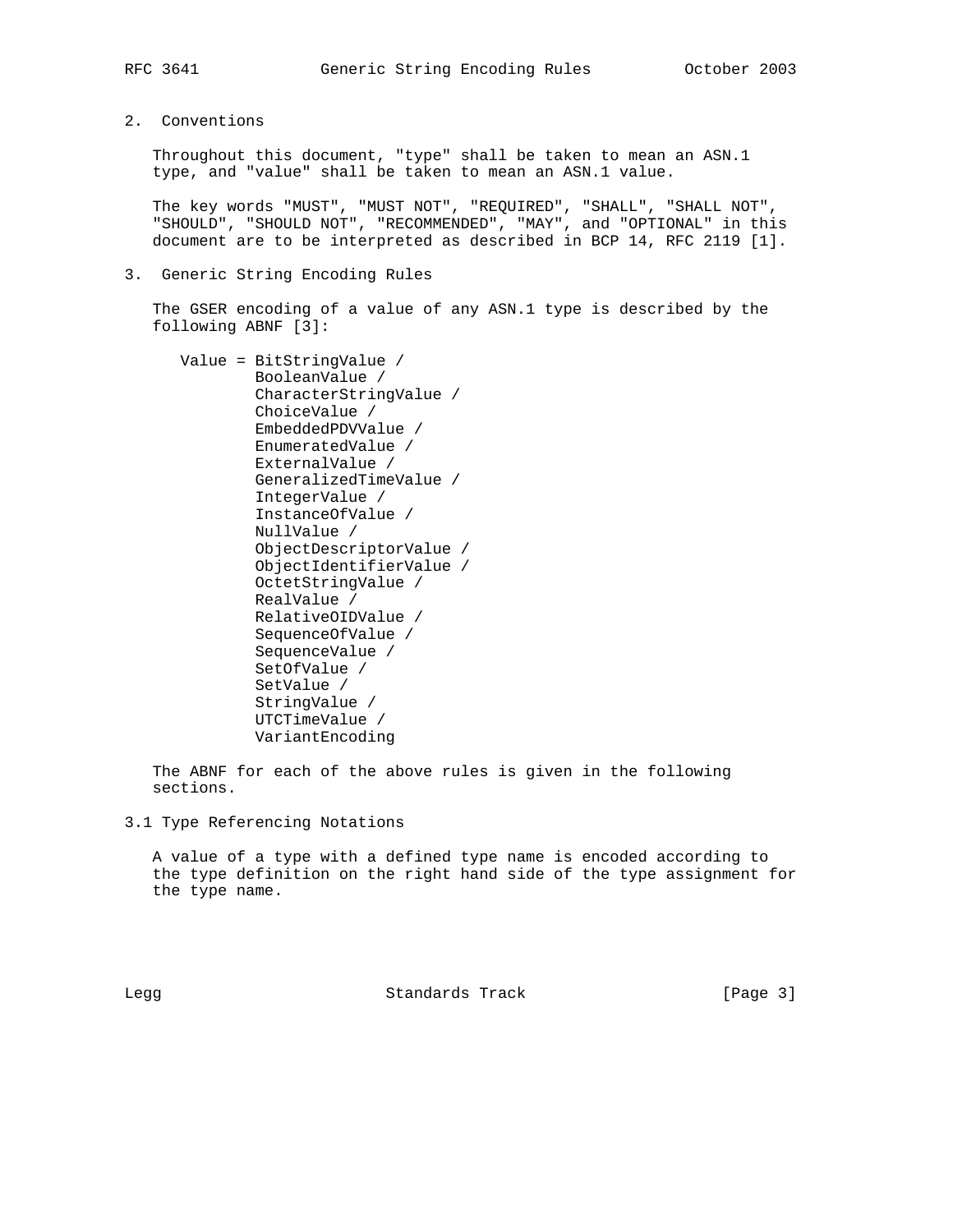A value of a type denoted by the use of a parameterized type with actual parameters is encoded according to the parameterized type with the DummyReferences [11] substituted with the actual parameters.

 A value of a tagged or constrained type is encoded as a value of the type without the tag or constraint, respectively. Tags do not appear in the string encodings defined by this document. See X.680 [8] and X.682 [10] for the details of ASN.1 constraint notation.

 A value of an open type denoted by an ObjectClassFieldType (Clause 14 of X.681 [9]) is encoded according to the specific type of the value.

 A value of a fixed type denoted by an ObjectClassFieldType is encoded according to that fixed type.

 A value of a selection type is encoded according to the type referenced by the selection type.

 A value of a type described by TypeFromObject notation (Clause 15 of X.681 [9]) is encoded according to the denoted type.

 A value of a type described by ValueSetFromObjects notation (Clause 15 of X.681 [9]) is encoded according to the governing type.

## 3.2. Restricted Character String Types

 The contents of a string value are encoded as a UTF-8 character string between double quotes, regardless of the ASN.1 string type. Depending on the ASN.1 string type and an application's internal representation of that string type, a translation to or from the UTF-8 character encoding may be required. NumericString, PrintableString, IA5String, and VisibleString (ISO646String) are compatible with UTF-8 and do not require any translation. BMPString (UCS-2) and UniversalString (UCS-4) have a direct mapping to and from UTF-8 [6]. For the remaining string types see X.680 [8]. Any embedded double quotes in the resulting UTF-8 character string are escaped by repeating the double quote characters.

 A value of the NumericString, PrintableString, TeletexString (T61String), VideotexString, IA5String, GraphicString, VisibleString (ISO646String), GeneralString, BMPString, UniversalString or UTF8String type is encoded according to the <StringValue> rule.

Legg Standards Track [Page 4]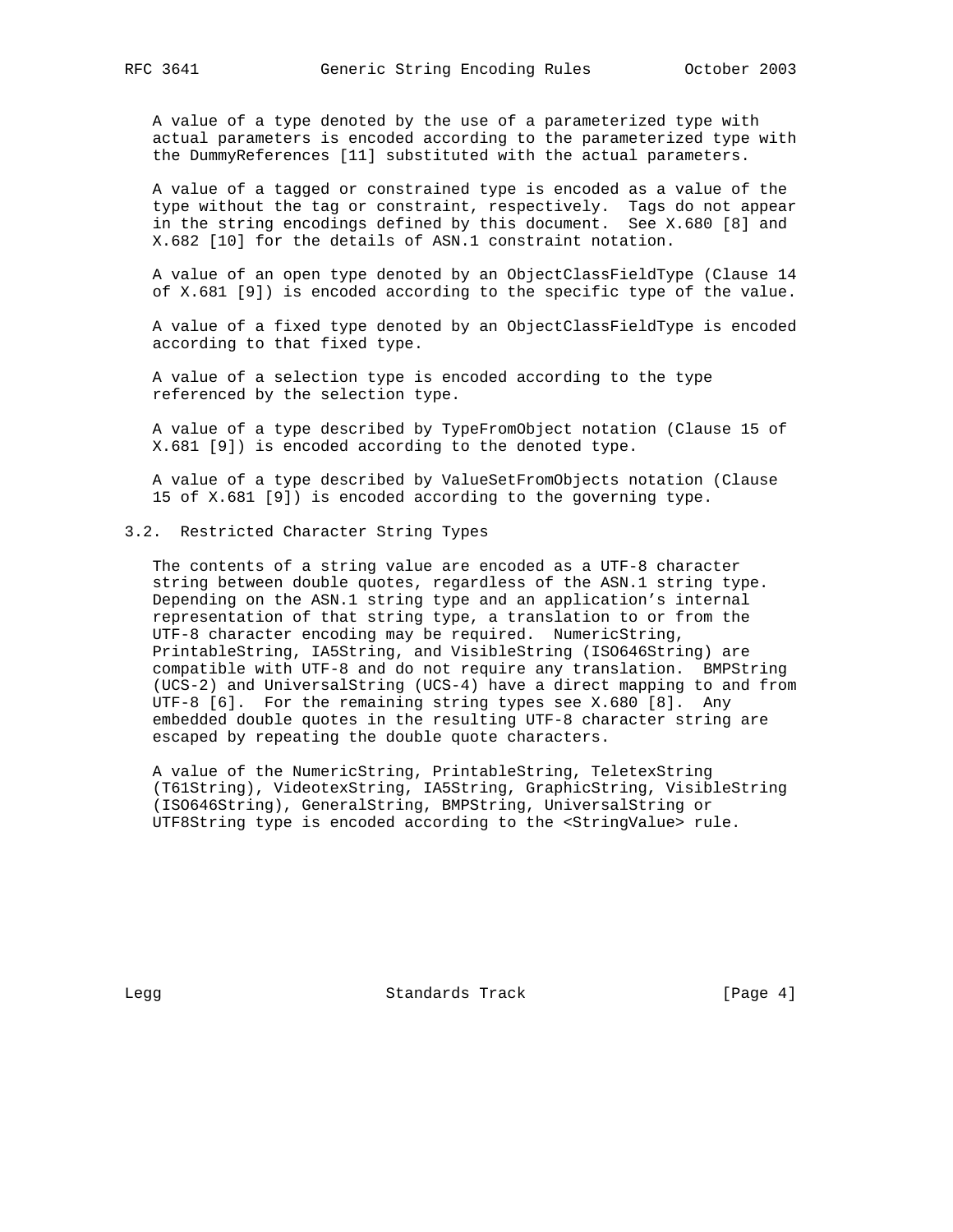| RFC | 3641 |
|-----|------|
|     |      |

 StringValue = dquote \*SafeUTF8Character dquote dquote  $=$   $x22$  ; " (double quote) SafeUTF8Character =  $8x00-21$  /  $8x23-7F$  / ; ASCII minus dquote dquote dquote / The secaped double quote  $xC0-DF$   $*x80-BF$  /  $i$  2 byte UTF-8 character %xE0-EF 2(%x80-BF) / ; 3 byte UTF-8 character  $xF0-F7$  3( $x80-BF$ ) ; 4 byte UTF-8 character

 A value of the GeneralizedTime type, UTCTime type or ObjectDescriptor type is encoded as a string value. GeneralizedTime and UTCTime use the VisibleString character set so the conversion to UTF-8 is trivial. ObjectDescriptor uses the GraphicString type.

 GeneralizedTimeValue = StringValue UTCTimeValue = StringValue ObjectDescriptorValue = StringValue

### 3.3. ChoiceOfStrings Types

 It is not uncommon for ASN.1 specifications to define types that offer a CHOICE between two or more alternative ASN.1 string types, where the particular alternative chosen carries no semantic significance (DirectoryString [7] being a prime example). Such types are defined to avoid having to use a complicated character encoding for all values when most values could use a simpler string type, or to deal with evolving requirements that compel the use of a broader character set while still maintaining backward compatibility.

 GSER encodes values of all the ASN.1 string types as UTF-8 character strings so the particular alternative that is chosen from a purely syntactic CHOICE of string types makes no material difference to the final encoding of the string value.

 While there are certain ASN.1 constructs that betray the semantic significance of the alternatives within a CHOICE type, the absence of those constructs does not necessarily mean that a CHOICE type is purely syntactic. Therefore, it is necessary for specifications to declare the purely syntactic CHOICE types so that they may be more compactly encoded (see Section 3.12). These declared CHOICE types are referred to as ChoiceOfStrings types.

 To be eligible to be declared a ChoiceOfStrings type, an ASN.1 type MUST satisfy the following conditions.

a) The type is a CHOICE type.

Legg Standards Track [Page 5]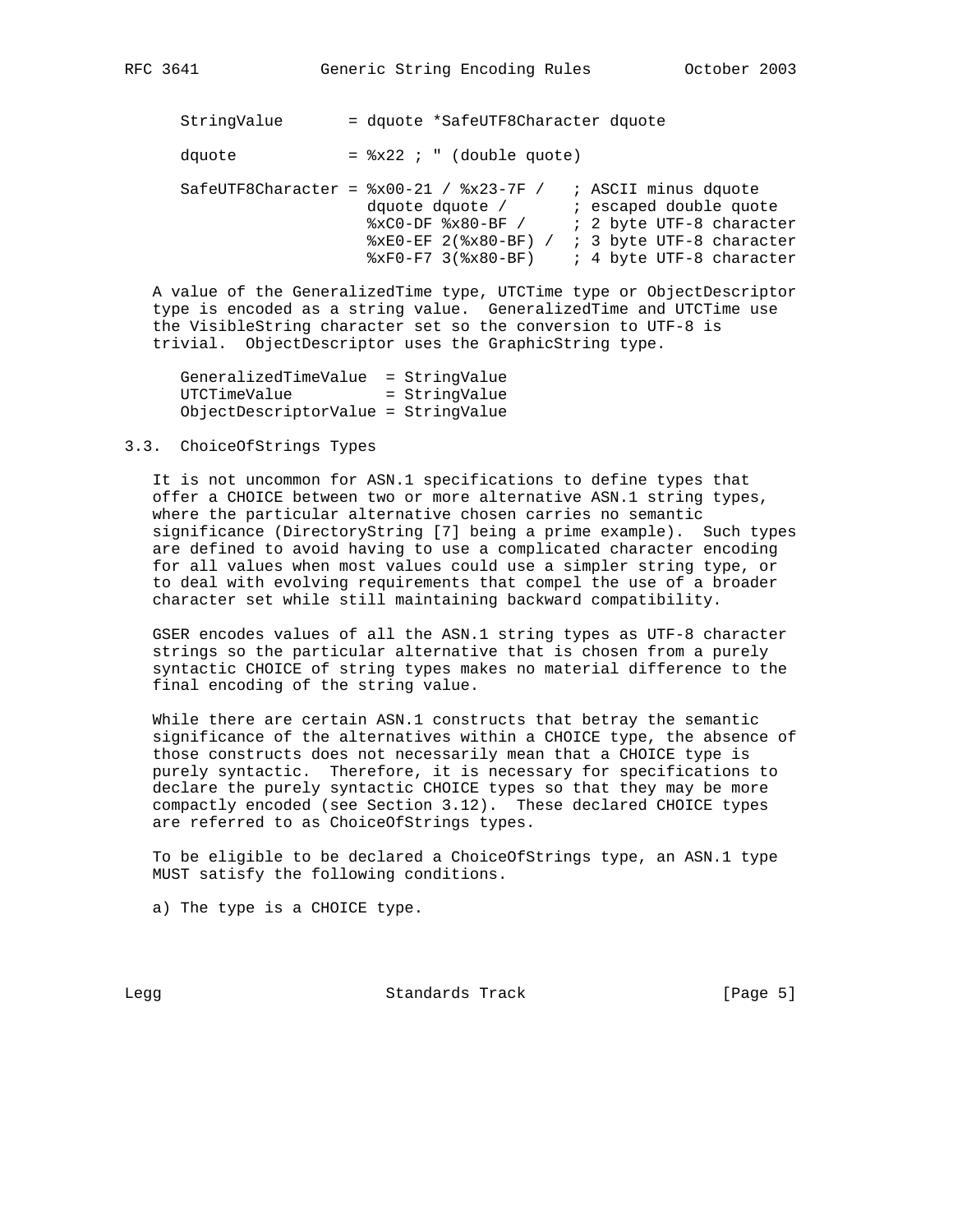- b) The component type of each alternative is one of the following ASN.1 restricted string types: NumericString, PrintableString, TeletexString (T61String), VideotexString, IA5String, GraphicString, VisibleString (ISO646String), GeneralString, BMPString, UniversalString or UTF8String.
- c) All the alternatives are of different restricted string types, i.e., no two alternatives have the same ASN.1 restricted string type.
- d) Either none of the alternatives has a constraint, or all of the alternatives have exactly the same constraint.

Tagging on the alternative types is ignored.

Consider the ASN.1 parameterized type definition of DirectoryString.

|                 | DirectoryString { INTEGER : maxSize } ::= CHOICE { |
|-----------------|----------------------------------------------------|
| teletexString   | TeletexString (SIZE (1maxSize)),                   |
| printableString | PrintableString (SIZE (1maxSize)),                 |
| bmpString       | BMPString (SIZE (1maxSize)),                       |
| universalString | UniversalString (SIZE (1maxSize)),                 |
| uTF8String      | UTF8String (SIZE $(1maxSize)$ ) }                  |

 Any use of the DirectoryString parameterized type with an actual parameter defines an ASN.1 type that satisfies the above conditions. Recognising that the alternative within a DirectoryString carries no semantic significance, this document declares (each and every use of) DirectoryString{} to be a ChoiceOfStrings type.

 Other specifications MAY declare other types satisfying the above conditions to be ChoiceOfStrings types. The declaration SHOULD be made at the point where the ASN.1 type is defined, otherwise it SHOULD be made at the point where it is introduced as, or in, an LDAP attribute or assertion syntax.

# 3.4. Identifiers

An <identifier> conforms to the definition of an identifier in ASN.1 notation (Clause 11.3 of X.680 [8]). It begins with a lowercase letter and is followed by zero or more letters, digits, and hyphens. A hyphen is not permitted to be the last character, nor is it to be followed by another hyphen. The case of letters in an identifier is always significant.

Legg Standards Track [Page 6]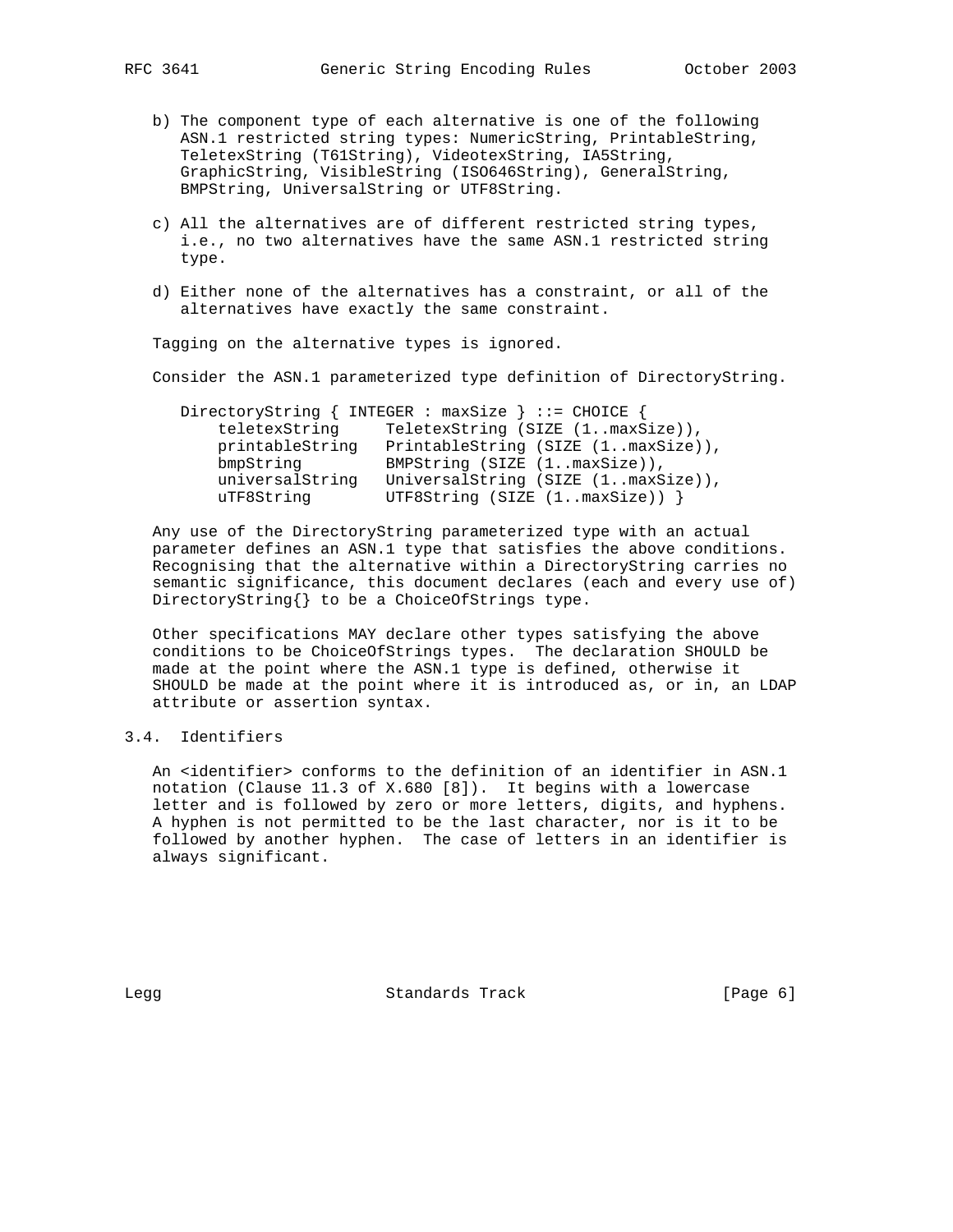identifier = lowercase \*alphanumeric \*(hyphen 1\*alphanumeric) alphanumeric = uppercase / lowercase / decimal-digit uppercase  $=$   $2 \times 41 - 5$ A ; "A" to "Z" lowercase  $=$   $*$  $x$ 61-7A ; "a" to "z" decimal-digit =  $8x30-39$  ; "0" to "9" hyphen  $= "-"$ 

# 3.5. BIT STRING

 A value of the BIT STRING type is encoded according to the <BitStringValue> rule. If the definition of the BIT STRING type includes a named bit list, the <br/> <br/> <br/>ht>> form of <BitStringValue> MAY be used. If the number of bits in a BIT STRING value is a multiple of four, the <hstring> form of <BitStringValue> MAY be used. Otherwise, the <br/>bstring> form of <BitStringValue> is used.

BitStringValue = bstring / hstring / bit-list

 The <bit-list> rule encodes the one bits in the bit string value as a comma separated list of identifiers. Each <identifier> MUST be one of the identifiers in the named bit list, and MUST NOT appear more than once in the same <br/>>bit-list>. The <br/> <br/>kbstring> rule encodes each bit as the character "0" or "1" in order from the first bit to the last bit. The <hstring> rule encodes each group of four bits as a hexadecimal number where the first bit is the most significant. An odd number of hexadecimal digits is permitted.

| bit-list                | $= "{\nvert {\nvert}}$ [ sp identifier<br>*( $", "$ sp identifier ) ] sp $"$ ]             |
|-------------------------|--------------------------------------------------------------------------------------------|
| hstring                 | = squote *hexadecimal-digit squote %x48 ; ''H                                              |
|                         | hexadecimal-digit = $8x30-39$ / ; "0" to "9"<br>$8x41-46$ ; "A" to "F"                     |
| bstring<br>binary-digit | = squote *binary-digit squote $8x42$ ; ''B<br>$= "0" / "1"$                                |
| sp<br>squote            | = *%x20 ; zero, one or more space characters<br>$=$ $\frac{1}{2}x^{27}$ ; ' (single quote) |

# 3.6. BOOLEAN

 A value of the BOOLEAN type is encoded according to the <BooleanValue> rule.

BooleanValue =  $8x54.52.55.45 /$  ; "TRUE" %x46.41.4C.53.45 ; "FALSE"

Legg Standards Track [Page 7]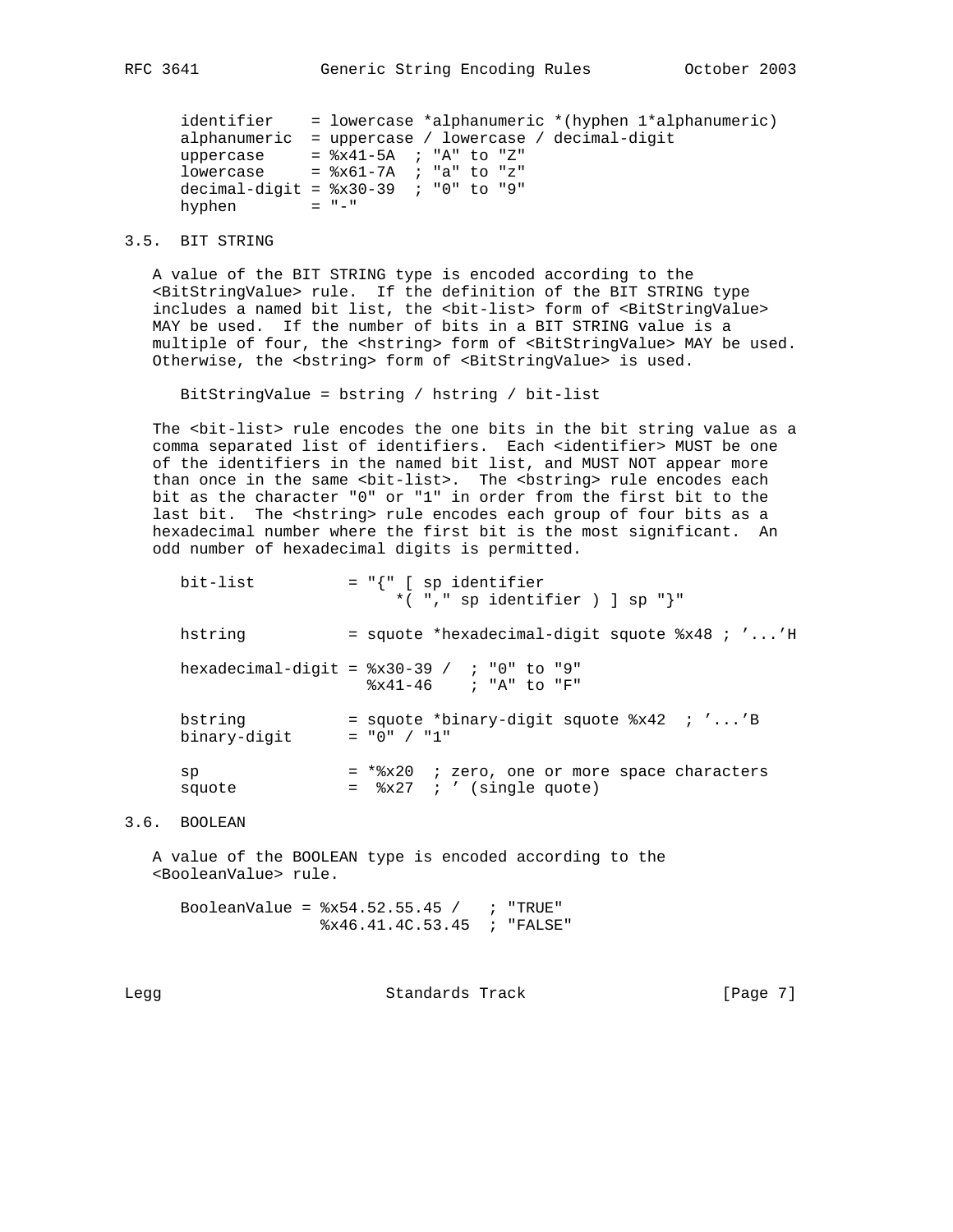## 3.7. ENUMERATED

 A value of the ENUMERATED type is encoded according to the <EnumeratedValue> rule. The <identifier> MUST be one of those in the list of enumerations in the definition of the ENUMERATED type.

EnumeratedValue = identifier

## 3.8. INTEGER

 A value of the INTEGER type is encoded according to the <IntegerValue> rule. If the definition of the INTEGER type includes a named number list, the <identifier> form of <IntegerValue> MAY be used, in which case the <identifier> MUST be one of the identifiers in the named number list.

```
 IntegerValue = "0" /
                  positive-number /
                   ("-" positive-number) /
                   identifier
 positive-number = non-zero-digit *decimal-digit
 non-zero-digit = %x31-39 ; "1" to "9"
```
## 3.9. NULL

 A value of the NULL type is encoded according to the <NullValue> rule.

NullValue =  $x4E.55.4C.4C$  ; "NULL"

3.10. OBJECT IDENTIFIER and RELATIVE-OID

 A value of the OBJECT IDENTIFIER type is encoded according to the <ObjectIdentifierValue> rule. The <ObjectIdentifierValue> rule allows either a dotted decimal representation of the OBJECT IDENTIFIER value or an object descriptor name, i.e., <descr>. The <descr> rule is described in RFC 2252 [4]. An object descriptor name is potentially ambiguous and should be used with care.

 ObjectIdentifierValue = numeric-oid / descr numeric-oid = oid-component 1\*( "." oid-component ) oid-component = "0" / positive-number

 A value of the RELATIVE-OID type is encoded according to the <RelativeOIDValue> rule.

RelativeOIDValue = oid-component \*( "." oid-component )

Legg Standards Track [Page 8]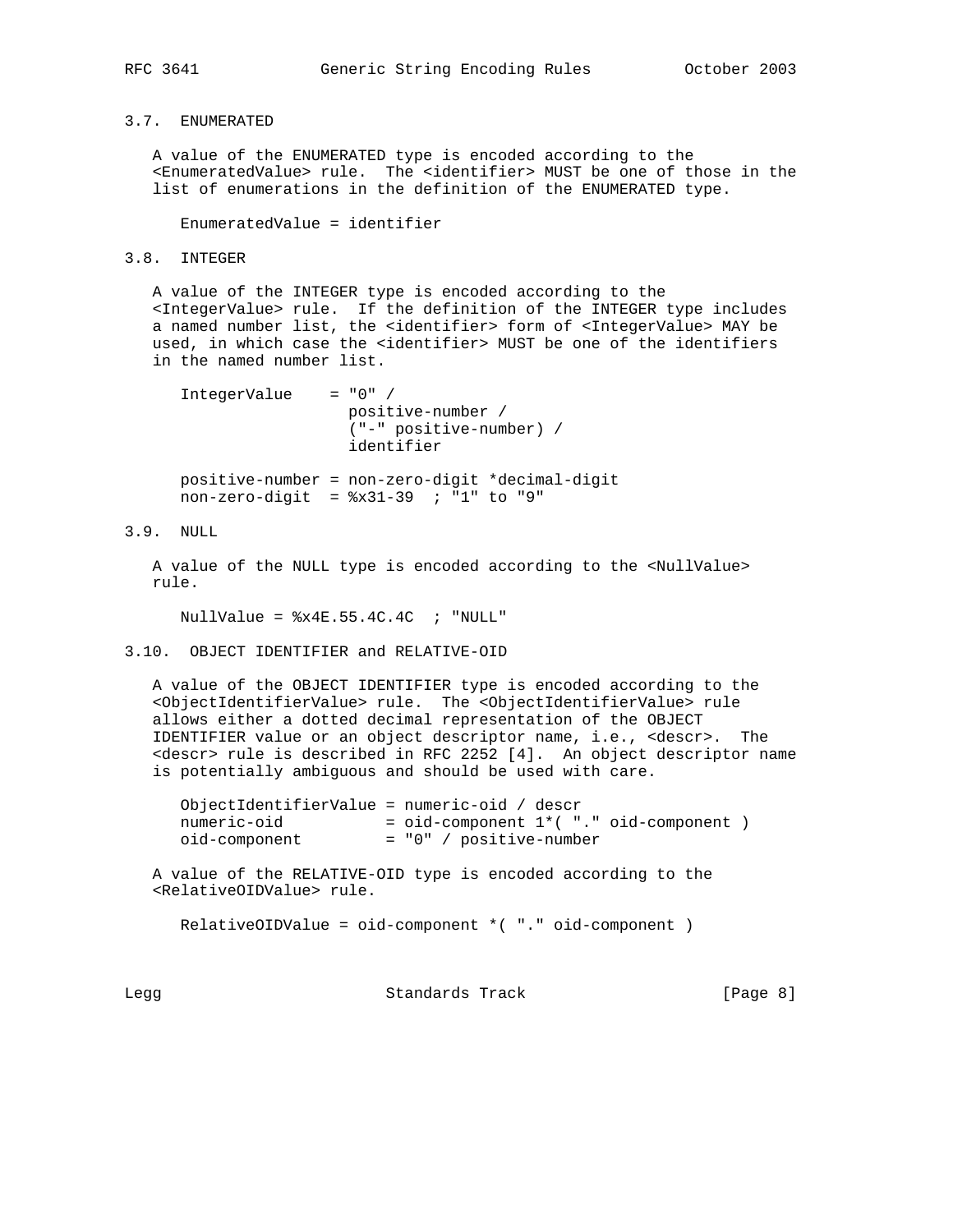## 3.11. OCTET STRING

 A value of the OCTET STRING type is encoded according to the <OctetStringValue> rule. The octets are encoded in order from the first octet to the last octet. Each octet is encoded as a pair of hexadecimal digits where the first digit corresponds to the four most significant bits of the octet. If the hexadecimal string does not have an even number of digits, the four least significant bits in the last octet are assumed to be zero.

OctetStringValue = hstring

### 3.12. CHOICE

 A value of a CHOICE type is encoded according to the <ChoiceValue> rule. The <ChoiceOfStringsValue> encoding MAY be used if the corresponding CHOICE type has been declared a ChoiceOfStrings type. This document declares DirectoryString to be a ChoiceOfStrings type (see Section 3.3). Otherwise, the <IdentifiedChoiceValue> form of <ChoiceValue> is used.

| ChoiceValue                                  | = IdentifiedChoiceValue / |
|----------------------------------------------|---------------------------|
|                                              | ChoiceOfStringsValue      |
| IdentifiedChoiceValue = identifier ":" Value |                           |
| ChoiceOfStringsValue = StringValue           |                           |

 For implementations that recognise the internal structure of the DirectoryString CHOICE type (e.g., X.500 directories [16]), if the character string between the quotes in a <StringValue> contains only characters that are permitted in a PrintableString, the DirectoryString is assumed to use the printableString alternative, otherwise it is assumed to use the uTF8String alternative. The <IdentifiedChoiceValue> rule MAY be used for a value of type DirectoryString to indicate an alternative other than the one that would be assumed from the string contents. No matter what alternative is chosen, the <Value> will still be a UTF-8 encoded character string. However, it is a syntax error if the characters in the UTF-8 string cannot be represented in the string type of the chosen alternative.

 Implementations that do not care about the internal structure of a DirectoryString value MUST be able to parse the <IdentifiedChoiceValue> form for a DirectoryString value, though the particular identifier found will be of no interest.

Legg Standards Track [Page 9]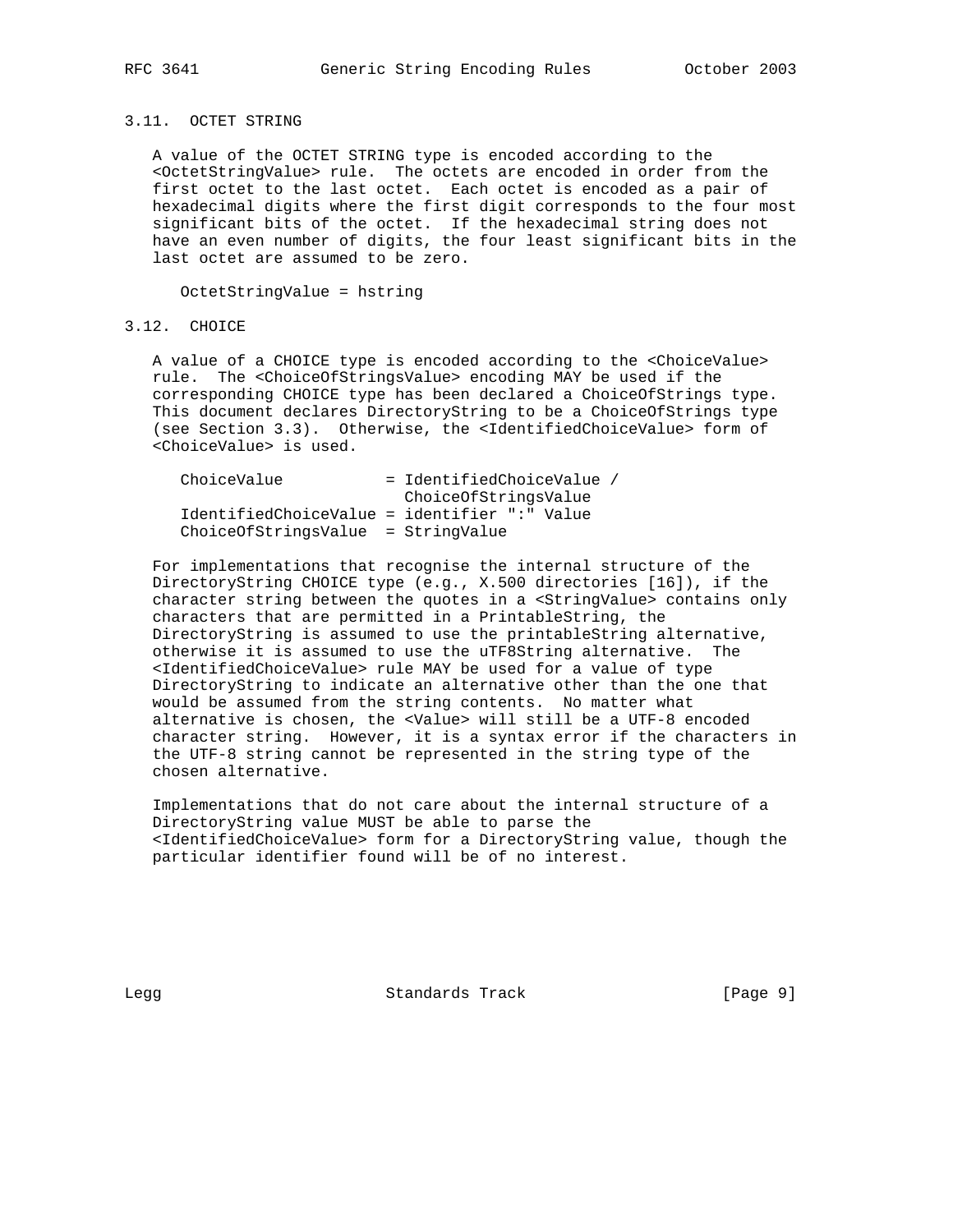3.13. SEQUENCE and SET

 A value of a SEQUENCE type is encoded according to the <SequenceValue> rule. The <ComponentList> rule encodes a comma separated list of the particular component values present in the SEQUENCE value, where each component value is preceded by the corresponding identifier from the SEQUENCE type definition. The components are encoded in the order of their definition in the SEQUENCE type.

 SequenceValue = ComponentList ComponentList =  $\lceil \cdot \rceil \rceil$  [ sp NamedValue \*( "," sp NamedValue) ] sp "}" NamedValue = identifier msp Value msp  $= 1*8x20$  ; one or more space characters

 A value of a SET type is encoded according to the <SetValue> rule. The components are encoded in the order of their definition in the SET type (i.e., just like a SEQUENCE value). This is a deliberate departure from ASN.1 value notation where the components of a SET can be written in any order.

SetValue = ComponentList

 SEQUENCE and SET type definitions are sometimes extended by the inclusion of additional component types, so an implementation SHOULD be capable of skipping over any <NamedValue> encoding with an identifier that is not recognised, on the assumption that the sender is using a more recent definition of the SEQUENCE or SET type.

3.14. SEQUENCE OF and SET OF

 A value of a SEQUENCE OF type is encoded according to the <SequenceOfValue> rule, as a comma separated list of the instances in the value. Each instance is encoded according to the component type of the SEQUENCE OF type.

SequenceOfValue =  $\lceil {\lceil {\cdot} \rceil \rceil} \rceil$  [ sp Value \*( "," sp Value) ] sp "}"

 A value of a SET OF type is encoded according to the <SetOfValue> rule, as a list of the instances in the value. Each instance is encoded according to the component type of the SET OF type.

SetOfValue = " $\{$ " [ sp Value \*( ", " sp Value) ] sp " $\}$ "

Legg **Standards Track** [Page 10]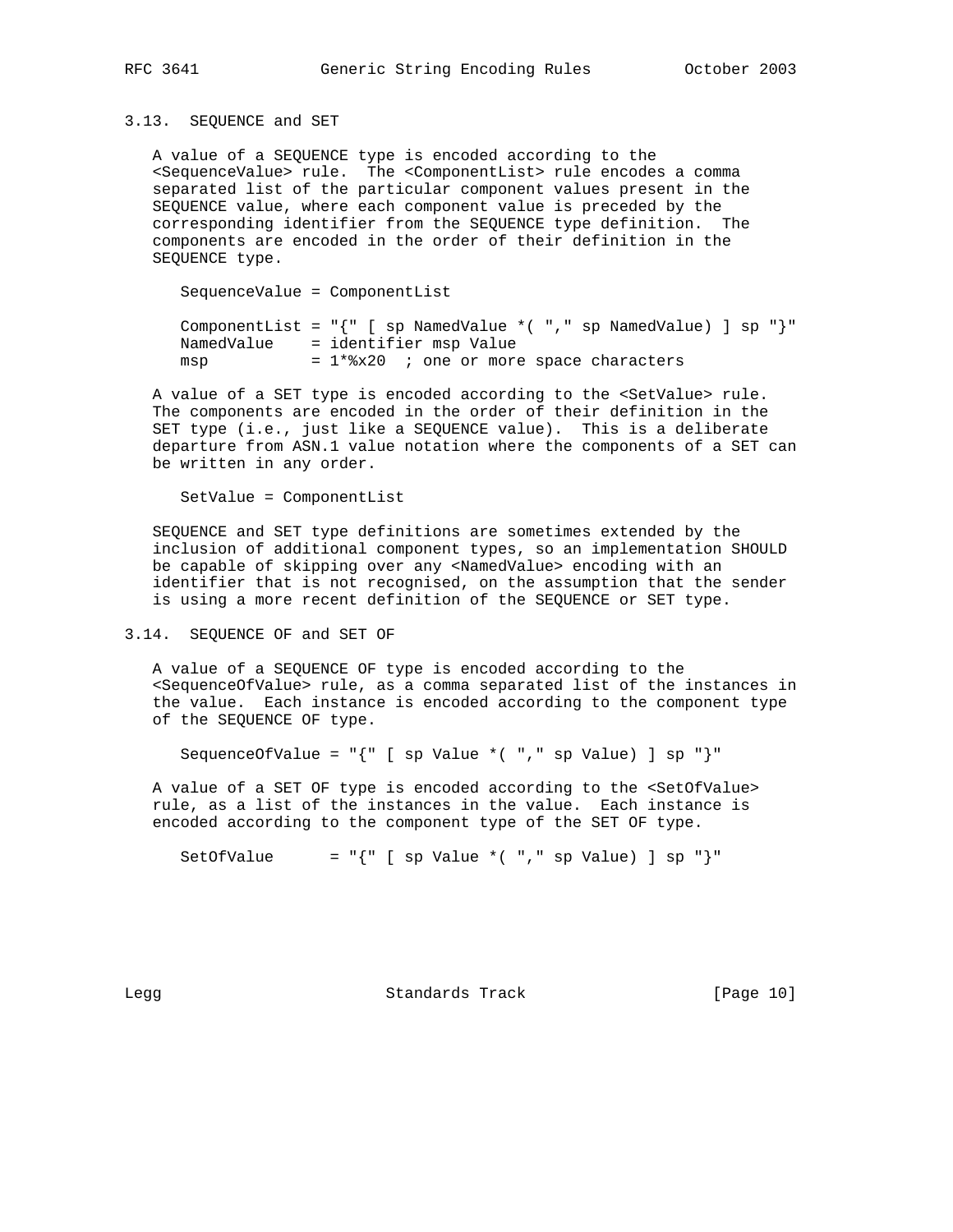### 3.15. CHARACTER STRING

 A value of the unrestricted CHARACTER STRING type is encoded according to the corresponding SEQUENCE type defined in Clause 40.5 of X.680 [8] (see [15] for equivalent ABNF).

CharacterStringValue = SequenceValue

### 3.16. EMBEDDED PDV

 A value of the EMBEDDED PDV type is encoded according to the corresponding SEQUENCE type defined in Clause 33.5 of X.680 [8] (see [15] for equivalent ABNF).

EmbeddedPDVValue = SequenceValue

### 3.17. EXTERNAL

 A value of the EXTERNAL type is encoded according to the corresponding SEQUENCE type defined in Clause 8.18.1 of X.690 [12] (see [15] for equivalent ABNF).

ExternalValue = SequenceValue

3.18. INSTANCE OF

 A value of the INSTANCE OF type is encoded according to the corresponding SEQUENCE type defined in Annex C of X.681 [9].

InstanceOfValue = SequenceValue

## 3.19. REAL

 A value of the REAL type MUST be encoded as "0" if it is zero, otherwise it is encoded as the special value <PLUS-INFINITY>, the special value <MINUS-INFINITY>, an optionally signed <realnumber>, or as a value of the corresponding SEQUENCE type for REAL defined in Clause 20.5 of X.680 [8] (see [15] for equivalent ABNF).

| $RealValue = "0"$ |  | ; zero REAL value                                   |
|-------------------|--|-----------------------------------------------------|
|                   |  | / PLUS-INFINITY : positive infinity                 |
|                   |  | / MINUS-INFINITY : negative infinity                |
|                   |  | / realnumber (bositive base 10 REAL value)          |
|                   |  | / "-" realnumber ; negative base 10 REAL value      |
|                   |  | / SequenceValue : non-zero REAL value, base 2 or 10 |
|                   |  |                                                     |

Legg Standards Track [Page 11]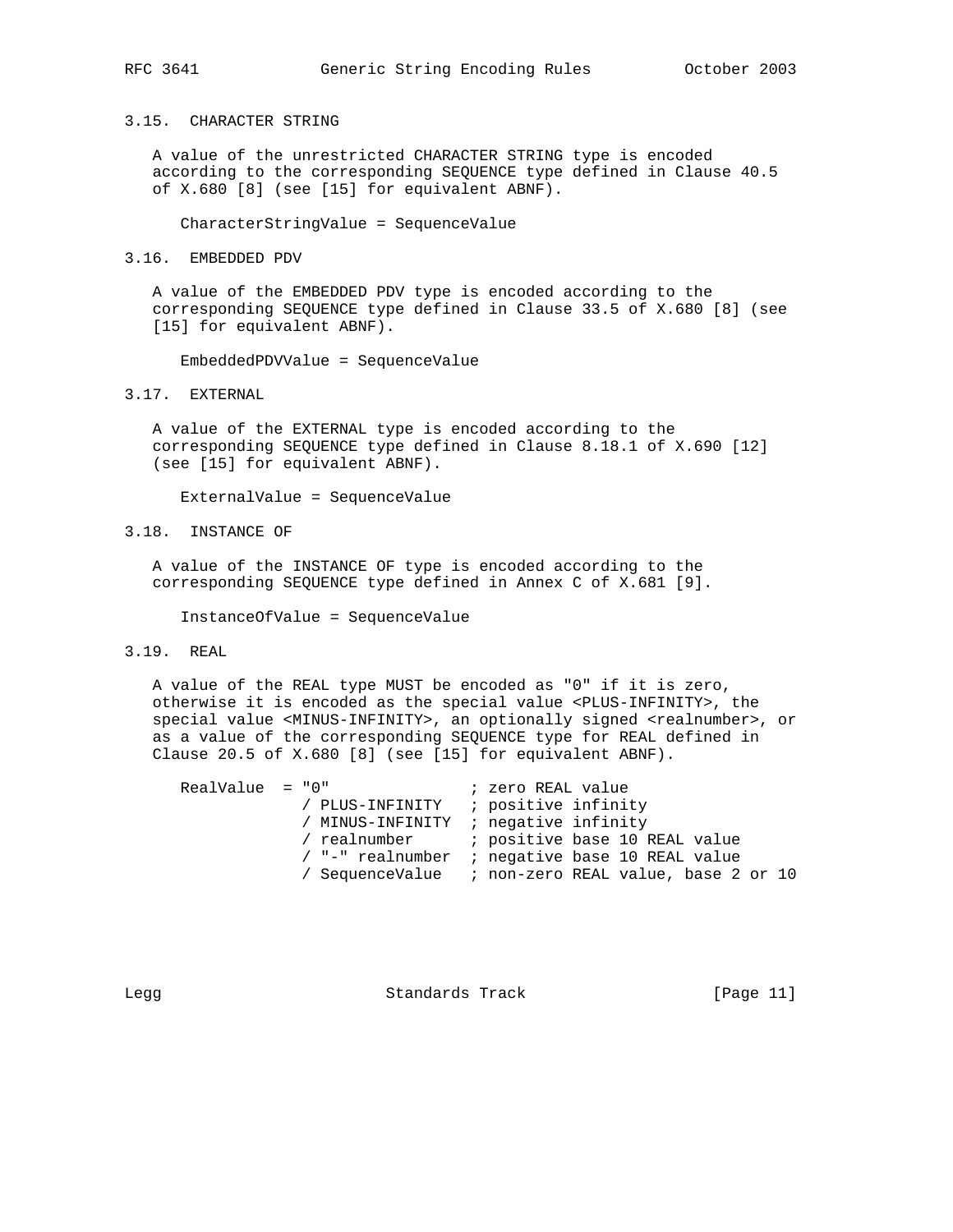```
 realnumber = mantissa exponent
 mantissa = (positive-number [ "." *decimal-digit ])
            / ( "0." *("0") positive-number )
exponent = "E" ("0" / (["-" ] positive-number))
 PLUS-INFINITY = %x50.4C.55.53.2D.49.4E.46.49.4E.49.54.59
                    ; "PLUS-INFINITY"
 MINUS-INFINITY = %x4D.49.4E.55.53.2D.49.4E.46.49.4E.49.54.59
                    ; "MINUS-INFINITY"
```
### 3.20. Variant Encodings

 The values of some named complex ASN.1 types have special string encodings. These special encodings are always used instead of the encoding that would otherwise apply based on the ASN.1 type definition.

 VariantEncoding = RDNSequenceValue / RelativeDistinguishedNameValue / ORAddressValue

 A value of the RDNSequence type, i.e., a distinguished name, is encoded according to the <RDNSequenceValue> rule, as a quoted LDAPDN character string. The character string is first derived according to the <distinguishedName> rule in Section 3 of RFC 2253 [5], and then encoded as if it were a UTF8String value, i.e., between double quotes with any embedded double quotes escaped by being repeated.

RDNSequenceValue = StringValue

 A RelativeDistinguishedName value that is not part of an RDNSequence value is encoded according to the <RelativeDistinguishedNameValue> rule as a quoted character string. The character string is first derived according to the <name-component> rule in Section 3 of RFC 2253 [5], and then encoded as if it were a UTF8String value.

RelativeDistinguishedNameValue = StringValue

 A value of the ORAddress type is encoded according to the <ORAddressValue> rule as a quoted character string. The character string is first derived according to the textual representation of MTS.ORAddress from RFC 2156 [2], and then encoded as if it were an IA5String value.

ORAddressValue = StringValue

Legg **Standards Track** [Page 12]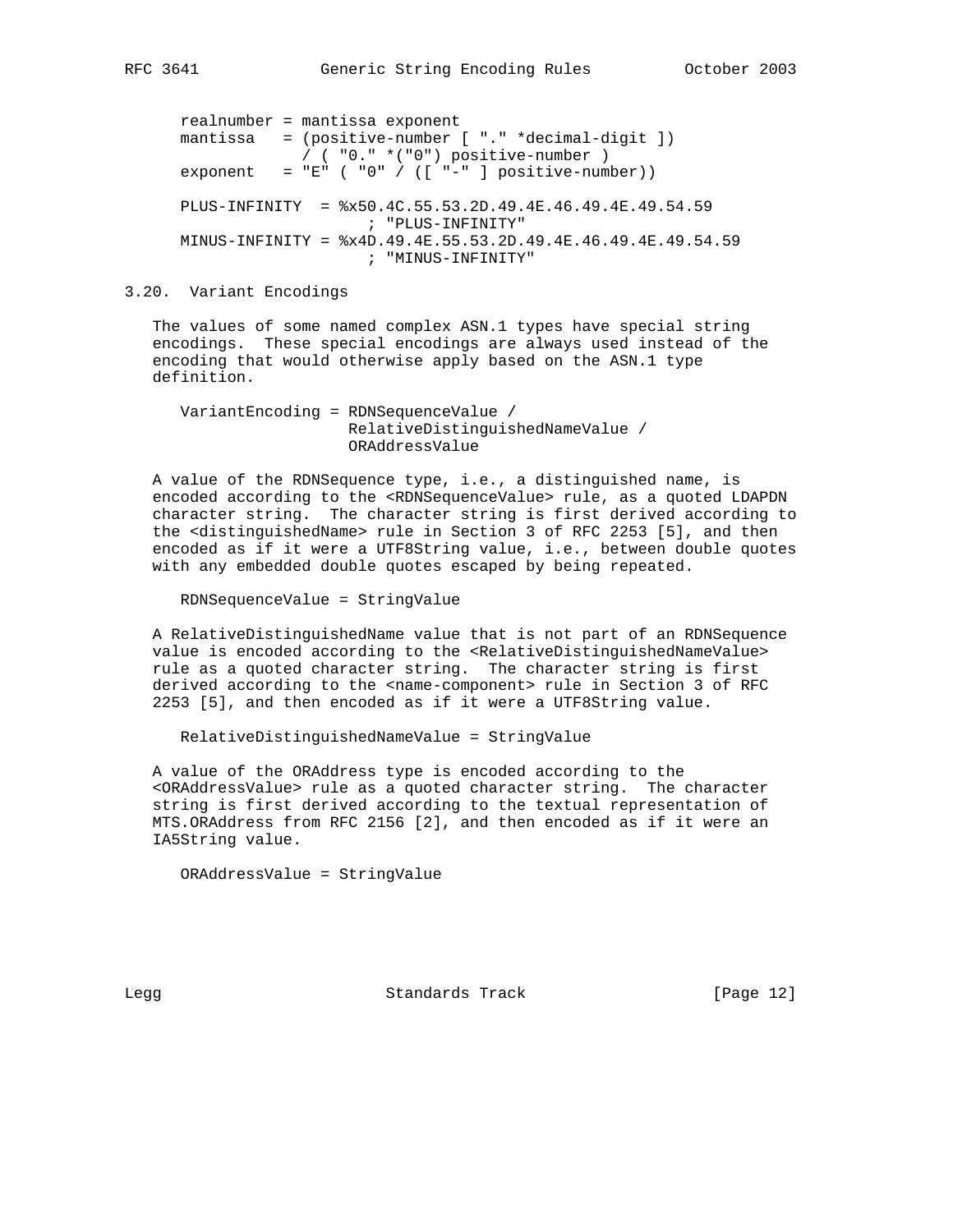### 4. GSER Transfer Syntax

 The following OBJECT IDENTIFIER has been assigned by Adacel Technologies, under an arc assigned to Adacel by Standards Australia, to identify the Generic String Encoding Rules:

{ 1 2 36 79672281 0 0 }

 This OBJECT IDENTIFIER would be used, for example, to describe the transfer syntax for a GSER encoded data-value in an EMBEDDED PDV value.

5. Security Considerations

 The Generic String Encoding Rules do not define a canonical encoding. That is, a transformation from a GSER encoding into some other encoding (e.g., BER) and back into GSER will not necessarily reproduce the original GSER octet encoding. Therefore, GSER MUST NOT be used where a canonical encoding is needed.

 Furthermore, GSER does not necessarily enable the exact octet encoding of values of the TeletexString, VideotexString, GraphicString or GeneralString types to be reconstructed, so a transformation from a Distinguished Encoding Rules (DER) [12] encoding to GSER and back to DER may not reproduce the original DER encoding. Therefore, GSER MUST NOT be used to re-encode, whether for storage or transmission, ASN.1 abstract values whose original binary encoding must be recoverable. Such recovery is needed for the verification of digital signatures. In such cases, protocols ought to use DER or a DER-reversible encoding.

 When interpreting security-sensitive fields, and in particular fields used to grant or deny access, implementations MUST ensure that any comparisons are done on the underlying abstract value, regardless of the particular encoding used.

## 6. References

- 6.1. Normative References
	- [1] Bradner, S., "Key words for use in RFCs to Indicate Requirement Levels", BCP 14, RFC 2119, March 1997.
	- [2] Kille, S., "MIXER (Mime Internet X.400 Enhanced Relay): Mapping between X.400 and RFC 822/MIME", RFC 2156, January 1998.
	- [3] Crocker, D. and P. Overell, "Augmented BNF for Syntax Specifications: ABNF", RFC 2234, November 1997.

Legg **Standards Track** [Page 13]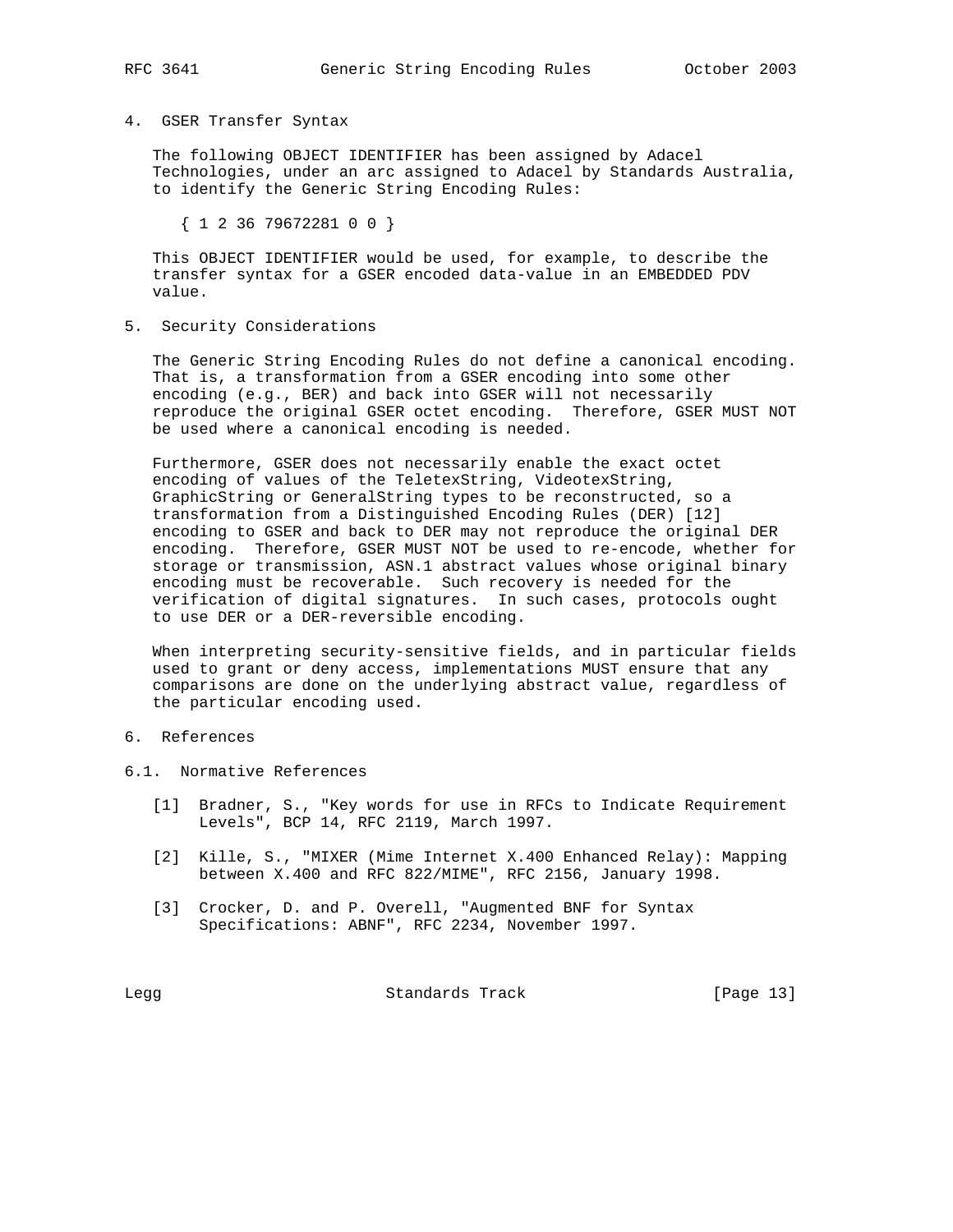- - [4] Wahl, M., Coulbeck, A., Howes, T. and S. Kille, "Lightweight Directory Access Protocol (v3): Attribute Syntax Definitions", RFC 2252, December 1997.
	- [5] Wahl, M., Kille S. and T. Howes. "Lightweight Directory Access Protocol (v3): UTF-8 String Representation of Distinguished Names", RFC 2253, December 1997.
	- [6] Yergeau, F., "UTF-8, a transformation format of ISO 10646", RFC 2279, January 1998.
	- [7] ITU-T Recommendation X.520 (1993) | ISO/IEC 9594-6:1994, Information Technology - Open Systems Interconnection - The Directory: Selected attribute types
	- [8] ITU-T Recommendation X.680 (07/02) | ISO/IEC 8824-1:2002 Information technology - Abstract Syntax Notation One (ASN.1): Specification of basic notation
	- [9] ITU-T Recommendation X.681 (07/02) | ISO/IEC 8824-2:2002 Information technology - Abstract Syntax Notation One (ASN.1): Information object specification
	- [10] ITU-T Recommendation X.682 (07/02) | ISO/IEC 8824-3:2002 Information technology - Abstract Syntax Notation One (ASN.1): Constraint specification
	- [11] ITU-T Recommendation X.683 (07/02) | ISO/IEC 8824-4:2002 Information technology - Abstract Syntax Notation One (ASN.1): Parameterization of ASN.1 specifications
	- [12] ITU-T Recommendation X.690 (07/02) | ISO/IEC 8825-1:2002 Information technology - ASN.1 encoding rules: Specification of Basic Encoding Rules (BER), Canonical Encoding Rules (CER) and Distinguished Encoding Rules (DER)
- 6.2. Informative References
	- [13] Hovey, R. and S. Bradner, "The Organizations Involved in the IETF Standards Process", BCP 11, RFC 2028, October 1996.
	- [14] Hodges, J. and R. Morgan, "Lightweight Directory Access Protocol (v3): Technical Specification", RFC 3377, September 2002.
	- [15] Legg, S., "Common Elements of Generic String Encoding Rules (GSER) Encodings", RFC 3642, October 2003.

Legg Standards Track [Page 14]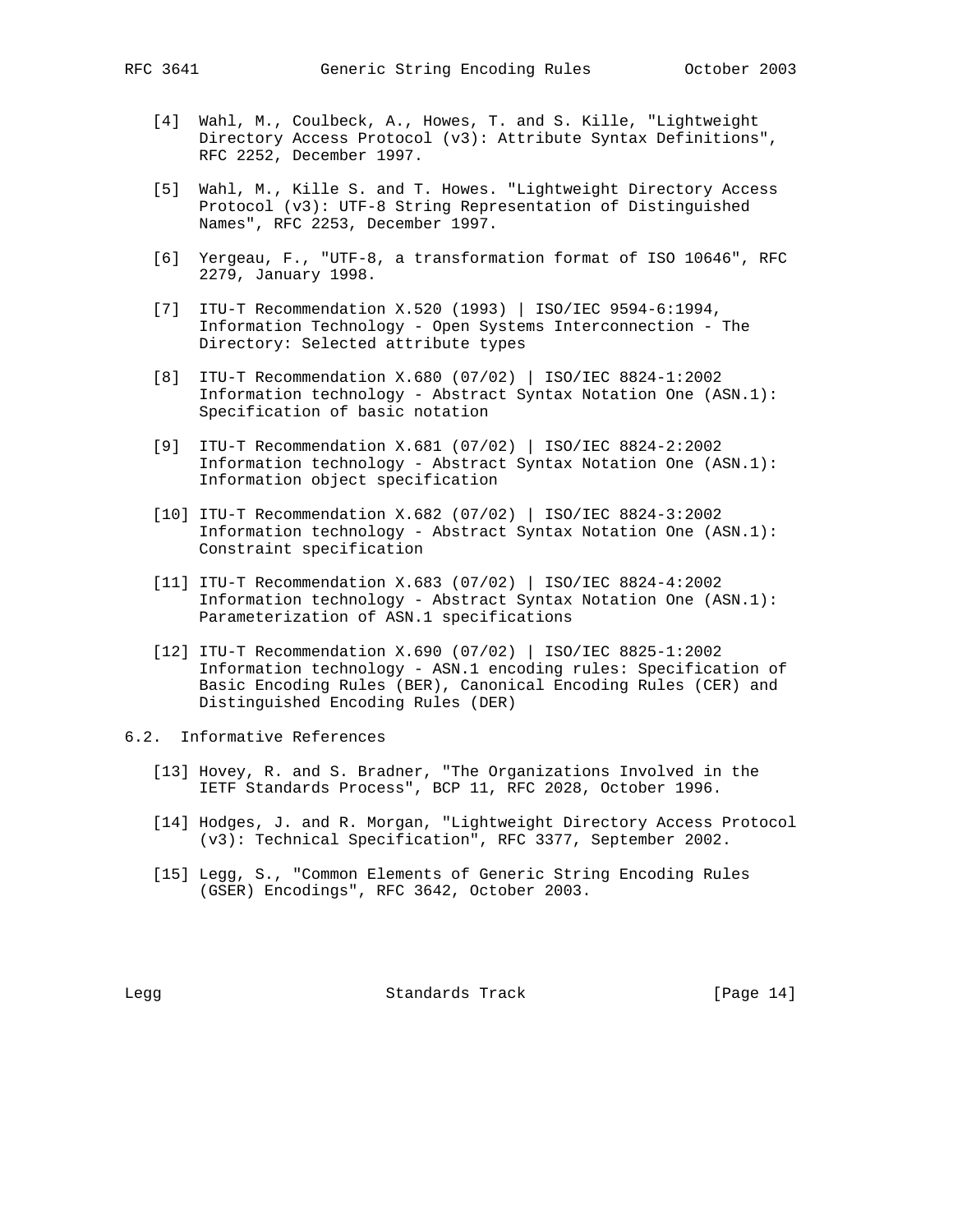- [16] ITU-T Recommendation X.500 (1993) | ISO/IEC 9594-1:1994, Information Technology - Open Systems Interconnection - The Directory: Overview of concepts, models and services
- 7. Intellectual Property Notice

 The IETF takes no position regarding the validity or scope of any intellectual property or other rights that might be claimed to pertain to the implementation or use of the technology described in this document or the extent to which any license under such rights might or might not be available; neither does it represent that it has made any effort to identify any such rights. Information on the IETF's procedures with respect to rights in standards-track and standards-related documentation can be found in BCP-11. Copies of claims of rights made available for publication and any assurances of licenses to be made available, or the result of an attempt made to obtain a general license or permission for the use of such proprietary rights by implementors or users of this specification can be obtained from the IETF Secretariat.

 The IETF invites any interested party to bring to its attention any copyrights, patents or patent applications, or other proprietary rights which may cover technology that may be required to practice this standard. Please address the information to the IETF Executive Director.

8. Author's Address

 Steven Legg Adacel Technologies Ltd. 250 Bay Street Brighton, Victoria 3186 AUSTRALIA

 Phone: +61 3 8530 7710 Fax: +61 3 8530 7888 EMail: steven.legg@adacel.com.au

Legg Standards Track [Page 15]